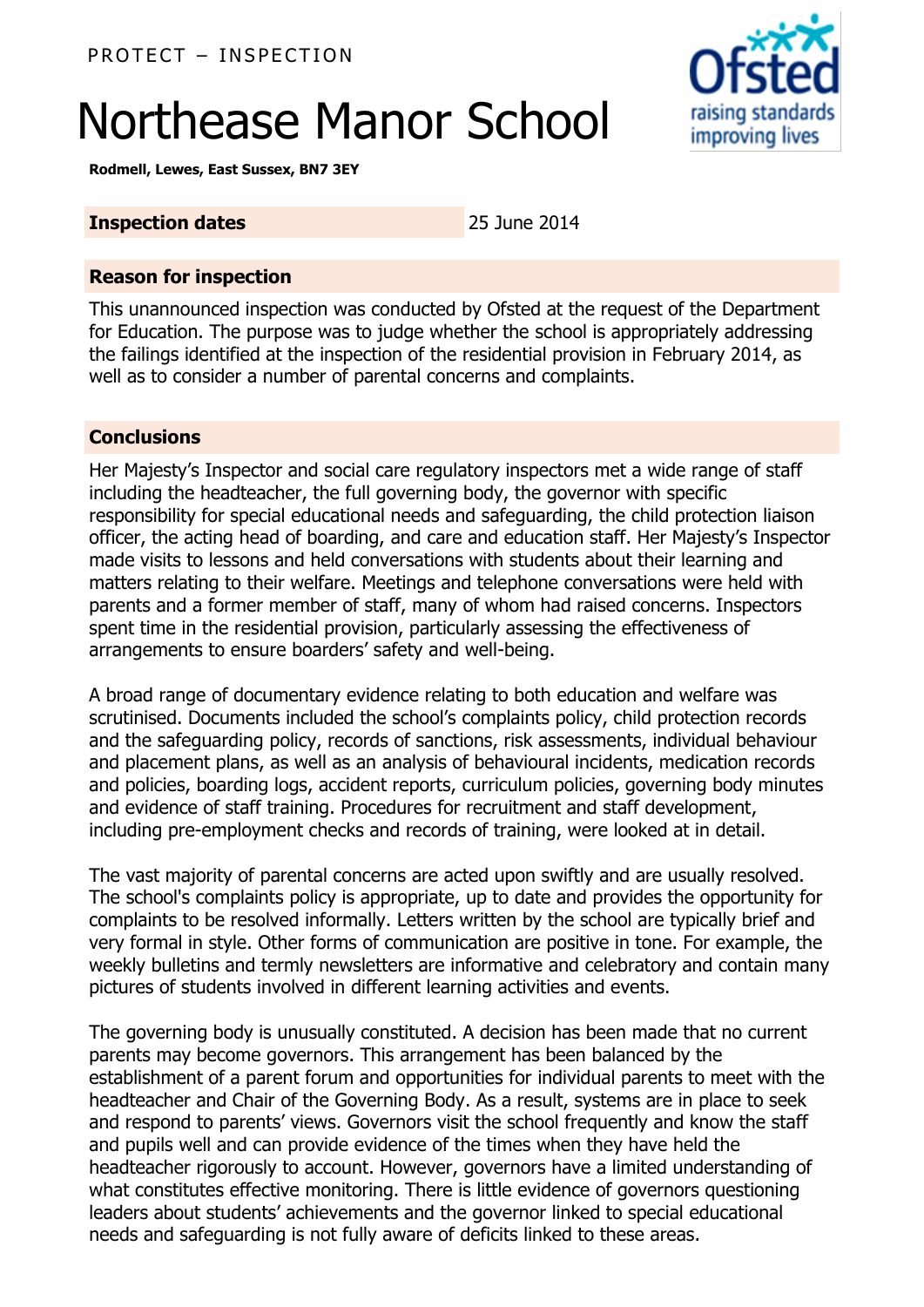Inspectors found that there were insufficient resources for information and communication technology (ICT) in school, with a lack of specialist equipment to support individual students' needs. Consequently the Independent Schools Standard regarding classroom resources is not fully met. There is not enough technical support. Systems to manage the range of school data are inadequate. School leaders and governors are fully aware that this is the position and work to update to operating systems and purchase new equipment is well underway.

The admissions criteria for the school have not changed. Behaviour was observed to be well managed in all but one lesson during this inspection. The behaviour policy is used consistently and students report that lessons are rarely disrupted. Individual behaviour plans are implemented when necessary and used to good effect.

Class sizes are small, with a high staff-to-pupil ratio. In all lessons, students have targets and complete tasks that are tailored to their own needs. Workbooks frequently demonstrate strong progress towards often challenging targets. Workbooks are generally marked regularly, but often marking refers to effort and behaviour rather than focusing precisely on learning and guiding students about how to improve further. Homework is not used to good enough effect. Too frequently students are unsure of what they must do and instructions provided are insufficiently clear for parents to be able step in and help. There is not a uniform response from teachers when homework is done or not done. Marking and homework are rightly identified on the school plan as areas requiring improvement.

The majority of students have a statement of special educational needs and these are reviewed annually. Students generally access the therapy and support as identified in their statement. However, this is not always the case, particularly for older students. The school is therefore not fully meeting the related Independent Schools Standard related to fulfilling the requirements of a statement of special educational needs. The school and governing body accept the need to address this issue and have identified it as a priority for action. Teachers, therapists and support staff are appropriately qualified and receive regular training. There is a current focus on increasing expertise in communication, language and literacy, including the teaching of reading and writing, and meeting the needs of dyslexic students.

Members of staff currently employed at the school speak positively about the leadership of the headteacher and governors. They report that the headteacher has high expectations of them, is approachable and is ambitious for the students. Arrangements to mentor the newly qualified teacher appear particularly successful. When identified, weak performance is tackled robustly by the headteacher, fully supported by the governing body.

Staff turnover is unusually high. On analysis, most staff have left due to retirement, career progression or family circumstances, although more than might be anticipated have left as a result of concerns over their performance. Senior leaders and governors are aware of the impact of staff change on the sense of stability for students and parents. The school is fully staffed for September.

Inspectors concluded that students are generally positive about school and their learning. Information about students' achievement, workbooks and visits to lessons by inspectors indicate that students are clear about their learning tasks, are well supported and make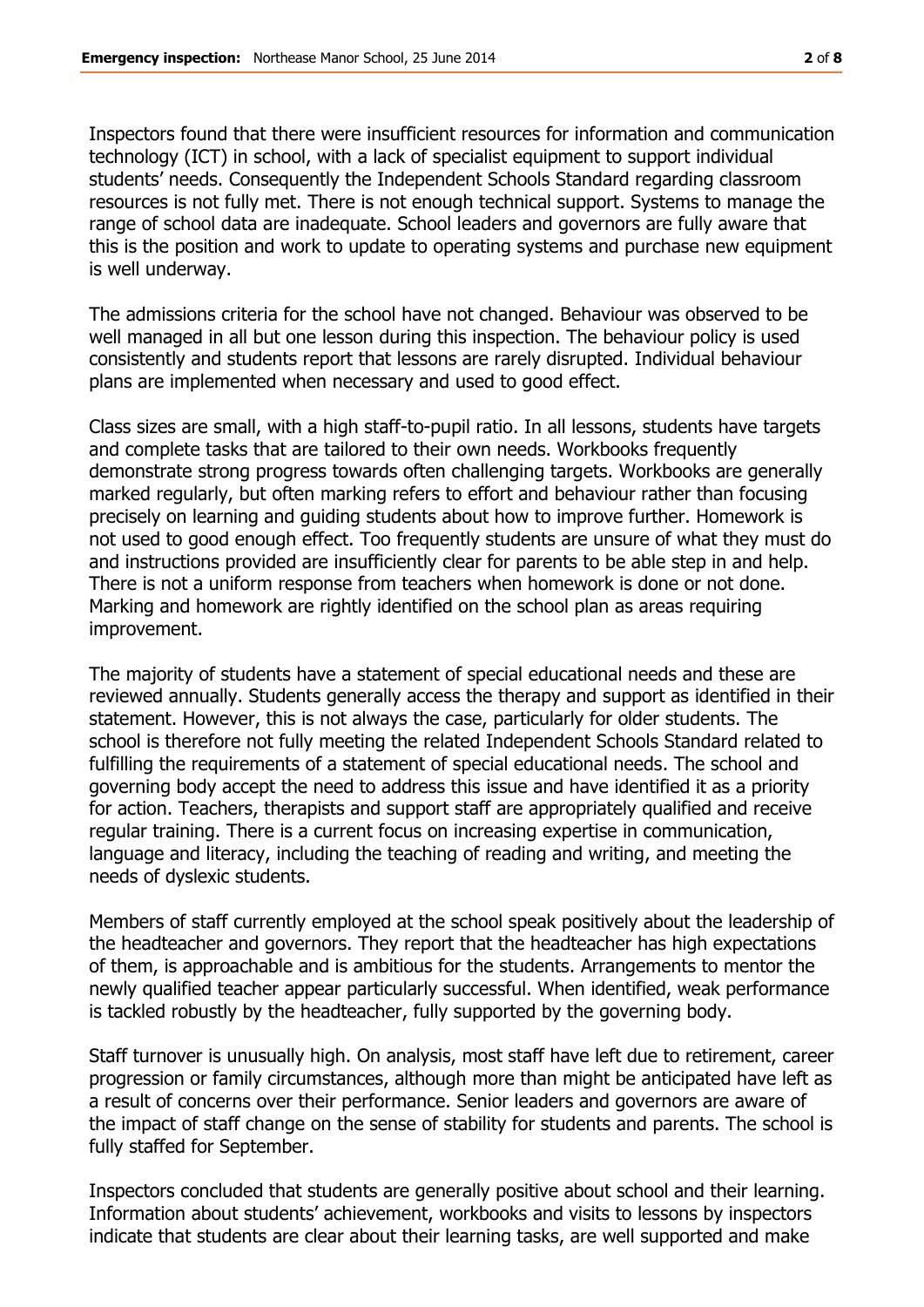good progress. Evidence from parental questionnaires shows that most parents are happy with the school and the education their children are receiving.

A major focus of the monitoring inspection was safeguarding and child protection. Key individuals were spoken to, including the headteacher, acting head of boarding and child protection liaison officer. Time was spent observing and talking to students in the boarding houses. Various documents were examined, including those relating to the specific concerns and complaints raised by parents. Policies and training linked to safeguarding, including e-safety, are up to date, although some records and individual pupils' plans are insufficiently detailed. The school site is large and open. Closed circuit television cameras monitor the main entrance and systems are in place to ensure that boarding houses are secure. However, other doors into the building are not routinely secured.

Safer recruitment practices have been adopted and volunteers, such as students taking a gap year, are adequately vetted. There is still some work to do, such as ensuring all files contain full information including a full employment history. The single central register should accurately reflect job titles. Telephone verification of referees and obtaining copies of references for agency staff would be good practice to adopt.

The student welfare officer, who joined the school in October 2013, has subsequently completed relevant training including in the control and administration of medication. In addition, since the inspection of February 2014 an independent pharmacy adviser has completed an audit on all systems and processes on the administration of medication. There have been significant improvements; for example, the medication policy has been updated. Risk assessments are in place for young people who self-medicate and a controlled drugs cabinet has been installed. There is still work to complete such as inclusion, in the policy of action to be taken in the event of a mistake being made or of how to proceed when taking medicine off site. In addition, the monitoring of medication administration records needs to be signed off by a senior member of staff. The Independent Schools Standard linked to the first aid policy and its implementation is therefore not fully met. Considerable work has been completed to ensure that the portable appliances on site are safe. Advice given in the independent fire risk assessor's report has been carried out. Evacuation procedures are clear and trial evacuations now regularly take place.

In addition, a new post has been created: the head of pastoral care. Recruitment has been successful, with a start date in September 2014. The newly appointed special educational needs coordinator will also start at the same time and will take the lead for child protection. The governing body is actively recruiting an additional governor to strengthen the oversight on safeguarding.

Progress has been made in developing behaviour management plans, risk assessments and placement plans. Leaders are beginning to challenge other professionals to provide information to inform the school's risk assessments, such as night-time arrangements to keep students safe. However, risk assessments are not always thorough enough. Work has started to capture information on all disciplinary measures and to analyse trends. Likewise, safeguarding concerns are now recorded centrally and are checked appropriately by senior leaders.

On occasion, staffing levels are not adequate. This particularly applies when some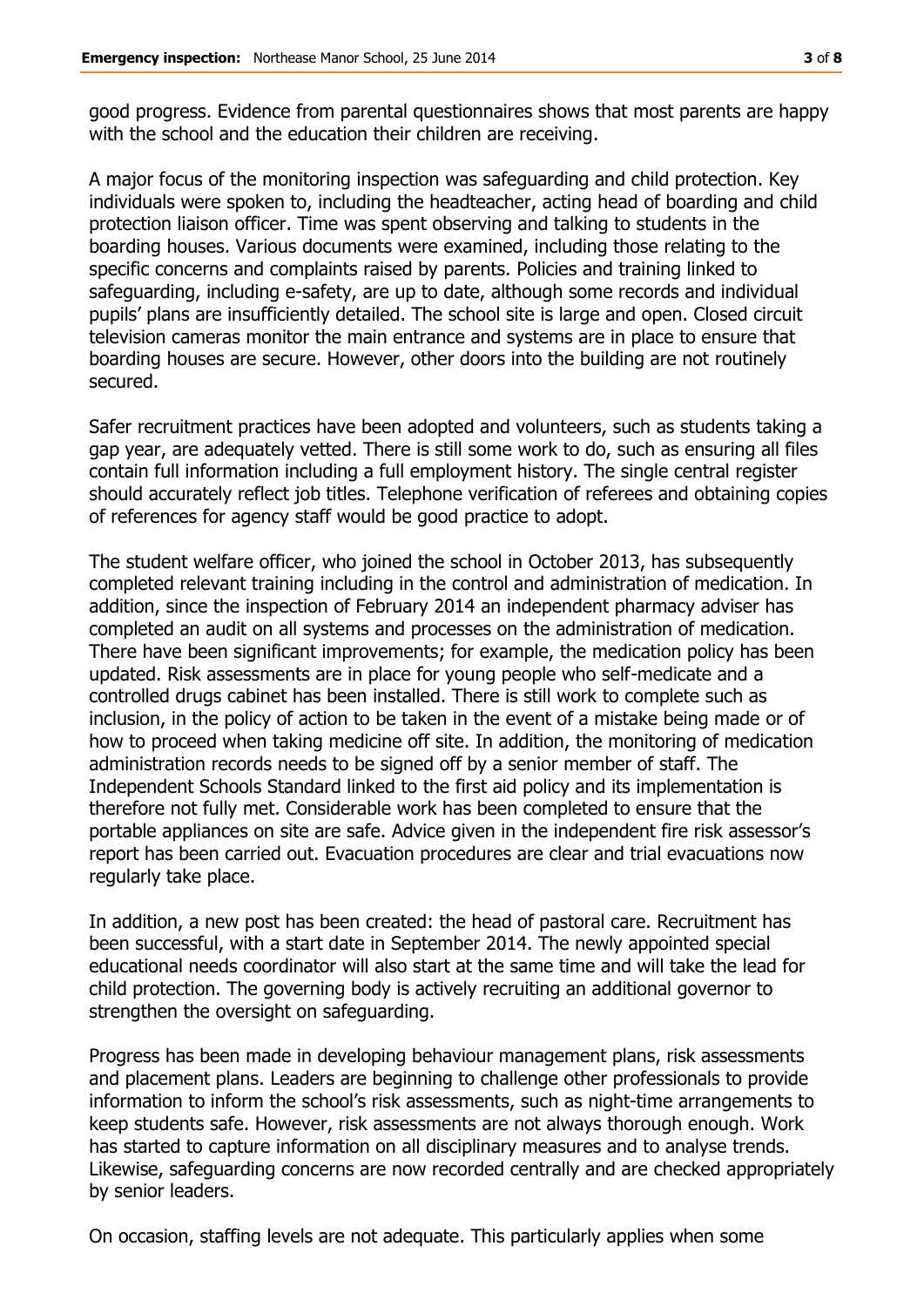students are identified as having particularly challenging behaviour and additional support is required. The supervision during shower times is appropriate, without being intrusive. Records and discussions showed that staff take appropriate action to safeguard students, including calling the ambulance service if necessary. Students are kept as safe as possible in the event of an accident. However, some records do not provide full evidence of all action taken, such as making contact with parents. New systems established ensure that staff confirm with parents any agreement to stay for after-school activities if students request it. When necessary the school liaises with the Local Authority Designated Officer over safeguarding concerns. Staff disciplinary procedures in response to concerns were observed to be very robust.

Some of the complaints expressed concerns about an alleged sexual assault that occurred a number of years ago. Inspectors were able to establish verbally, from the local authority during the course of the inspection, that no further action was required. Inspectors concluded that the school acted appropriately on the information they had, but should have gained further information from the local authority when their own investigations were concluded. The senior management team acknowledges this point. The school's risk assessment is weak. A concern was also raised about weapons being stored under beds. Inspectors are confident that weapons are not being stored by students at the school.

Inspectors consider that the school has worked with determination to address the deficits identified at the inspection of February 2014. Some aspects of the complaints regarding education were found to have validity. Complaints relating to safeguarding matters have all been addressed by the school, although inspectors identified aspects on welfare, health and safety requiring further improvement. Independent Schools Standards relating to welfare, health and safety are therefore not fully met. The school fully accepts the continuing need to strengthen various procedures including risk assessments and record keeping. Senior leaders acknowledge the necessity to monitor staffing levels to ensure they are always reflective of need. The school have reviewed staff roles and responsibilities. A student welfare committee has been established and a student welfare officer appointed. A head of pastoral care will join the school in September as will a new special educational needs coordinator with responsibility for child protection.

**Compliance with regulatory requirements and national minimum standards for residential special schools**

#### **The school requires improvement and must take action to meet The Education (Independent School Standards) (England) Regulations 2010 ('the Regulations'), and associated requirements**

| Where pupils have a statement of special educational needs the education<br>provided fulfils its requirements.                                                               | Paragraph<br>2(2)(e) |
|------------------------------------------------------------------------------------------------------------------------------------------------------------------------------|----------------------|
| Classroom resources are of an adequate quality, quantity and range and are Paragraph<br>used effectively.                                                                    | 3(f)                 |
| Arrangements are made to safeguard and promote the welfare of pupils at<br>the school and such arrangements have regard to any guidance issued by<br>the Secretary of State. | Paragraph 7          |
| Arrangements are in place to safeguard and promote the welfare of<br>boarders and arrangements have regard for the national minimum                                          | Paragraph 8          |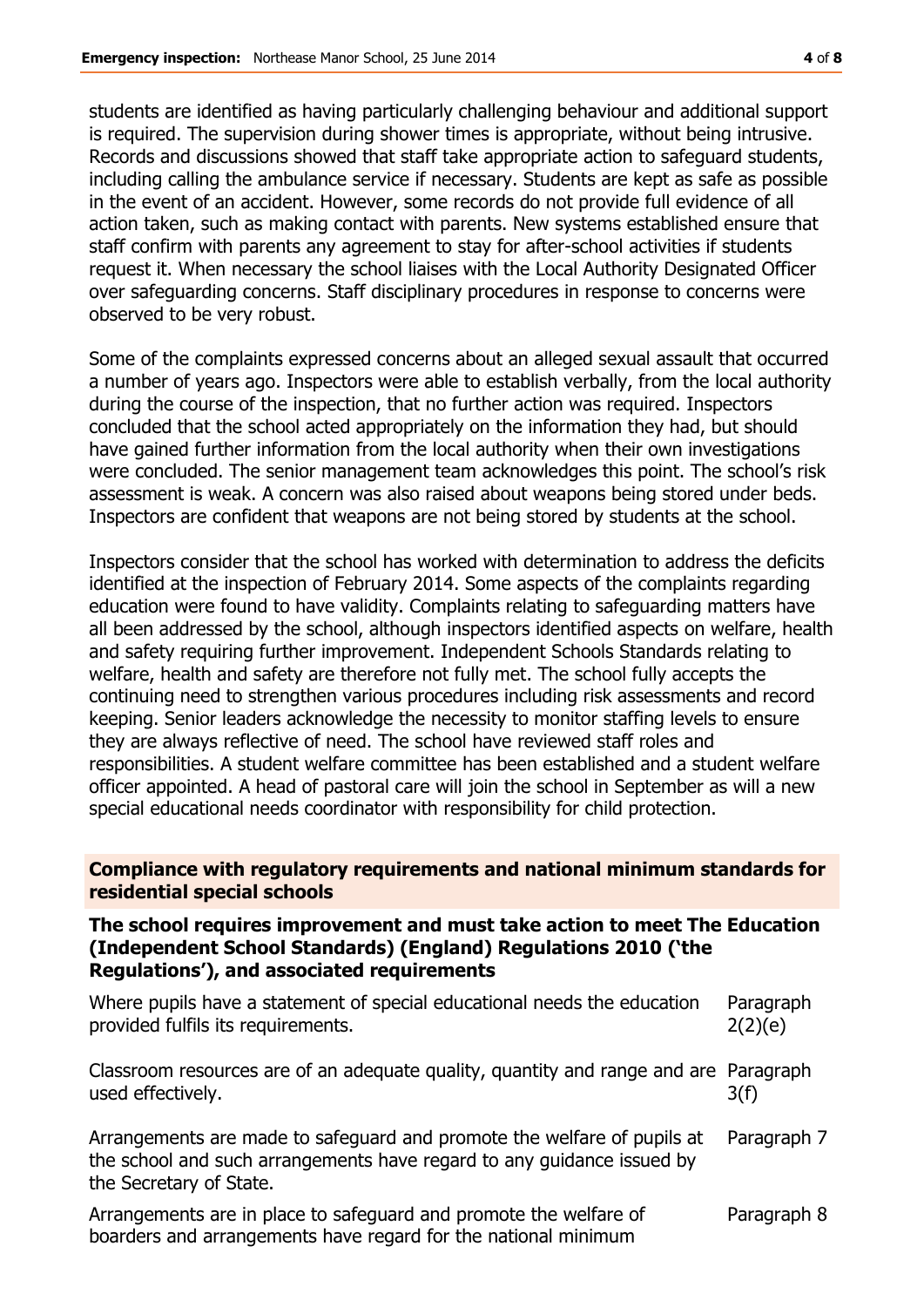standards for residential special schools.

| There is a written policy on first aid and that it is implemented.                                                                                                                                                                                        | Paragraph<br>14 |  |  |
|-----------------------------------------------------------------------------------------------------------------------------------------------------------------------------------------------------------------------------------------------------------|-----------------|--|--|
| The school must meet the following national minimum standards for residential<br>special schools                                                                                                                                                          |                 |  |  |
| Schools operate safe recruitment procedures and vet staff in line with the<br>regulatory requirements and having regard to guidance issued by the<br>Secretary of State.                                                                                  | <b>NMS 14.1</b> |  |  |
| Arrangements are made to safeguard and promote the welfare of pupils at<br>the school.                                                                                                                                                                    | <b>NMS 11</b>   |  |  |
| The school has, and implements, appropriate policies for the care of<br>children who are unwell. These include first aid, care of those with chronic<br>conditions and disabilities, administration of medicines and dealing with<br>medical emergencies. | <b>NMS 3.6</b>  |  |  |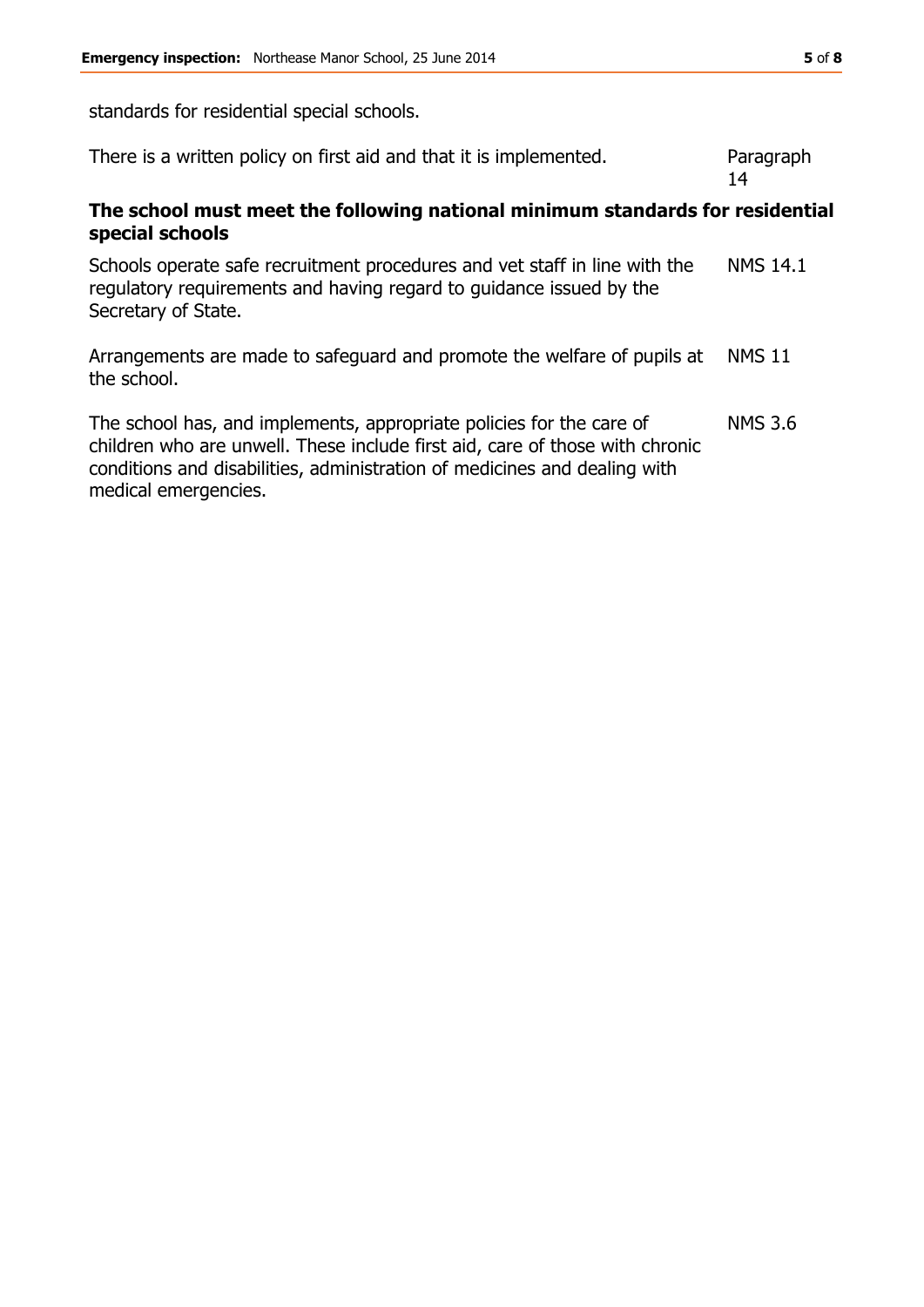## **Inspection team**

| Hilary Macdonald HMI, Lead inspector | Her Majesty's Inspector          |
|--------------------------------------|----------------------------------|
| Maire Atherton                       | Social Care Regulatory Inspector |
| <b>Keith Riley</b>                   | Social Care Regulatory Inspector |

# **Information about this school**

- Northease Manor is a co-educational, independent day and weekly boarding special school for children aged between 10 and 17 years. The school also offers flexible boarding arrangements.
- The schools provides education and residential provision for potentially able students who have a range of specific learning disabilities including dyslexia, attention deficit disorder and social and communication difficulties including autistic spectrum disorders and Asperger's syndrome.
- There are currently 113 students on roll, of whom 50 are resident. Around 80% of students are boys. Around 80% of students have a statement of special educational needs.
- Students are taught in small groups and have access to a range of professional support, including therapists.
- Northease Manor opened in 1963. It is set in expansive grounds within a rural location. The last inspection of education provision took place in 2011. The last inspection of residential provision took place in February 2014.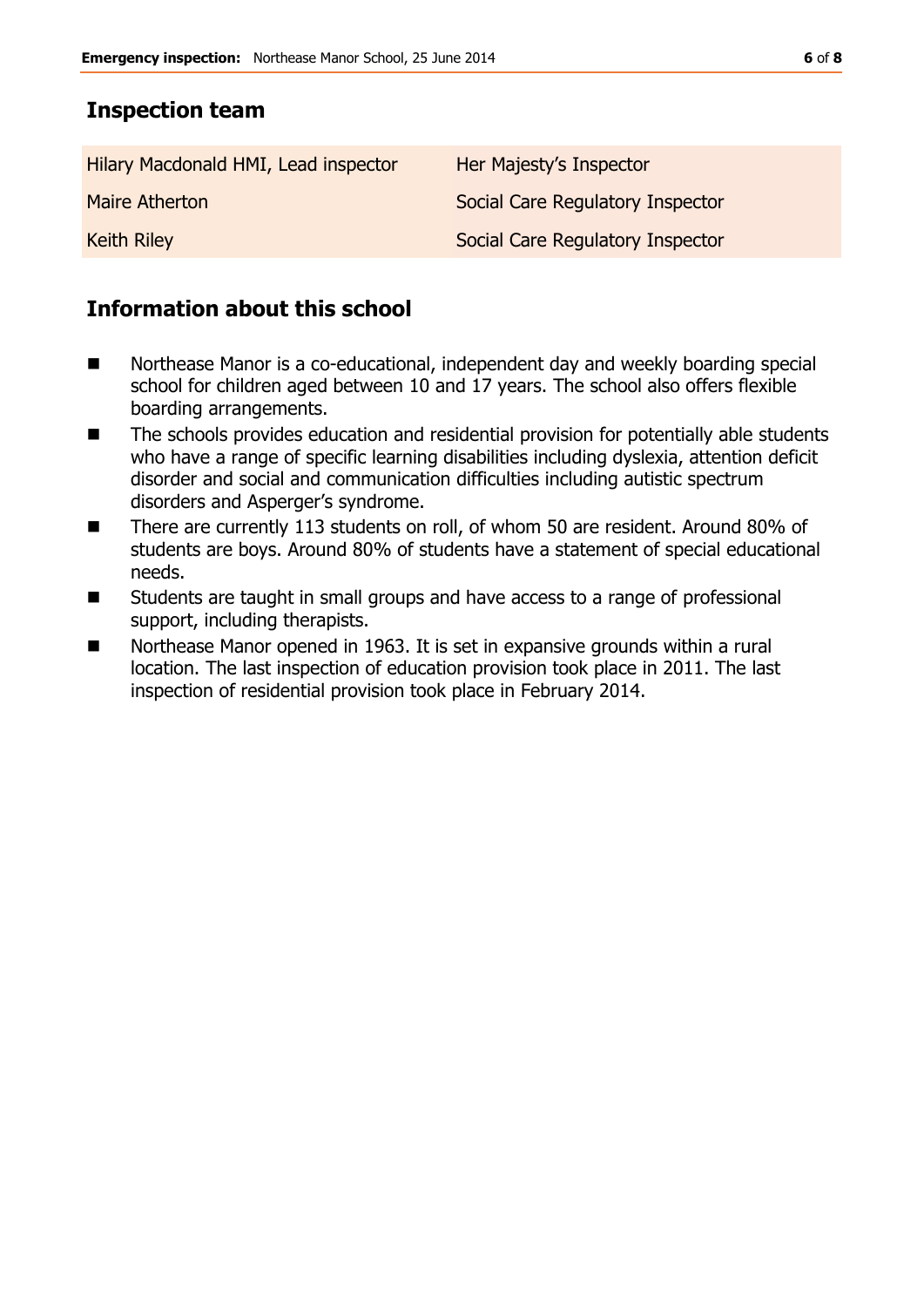### **School details**

| Unique reference number                | 114645   |
|----------------------------------------|----------|
| Social care unique reference<br>number | SC050107 |
| <b>Inspection number</b>               | 451014   |
| <b>DfE registration number</b>         | 845/6028 |

This inspection was conducted at the request of the registration authority for independent schools. It was carried out under section 162A of the Education Act 2002, as amended by schedule 8 of the Education Act 2005.

The inspection of residential provision was carried out under the Children Act 1989, as amended by the Care Standards Act 2000, having regard to the national minimum standards for residential special schools.

| <b>Type of school</b>               | Independent                            |
|-------------------------------------|----------------------------------------|
| <b>School status</b>                | Independent residential special school |
| <b>Age range of pupils</b>          | $10 - 17$                              |
| <b>Gender of pupils</b>             | Mixed                                  |
| Number of pupils on the school roll | 113                                    |
| <b>Number of part time pupils</b>   | $\mathbf{0}$                           |
| <b>Number of boarders on roll</b>   | 50                                     |
| <b>Proprietor</b>                   | The governing body                     |
| <b>Chair</b>                        | David Boys                             |
| <b>Headteacher</b>                  | Carmen Harvey-Browne                   |
| Date of previous school inspection  | 16 May 2011                            |
| <b>Annual fees (day pupils)</b>     | £20,352                                |
| <b>Annual fees (boarders)</b>       | £27,696                                |
| <b>Telephone number</b>             | 01273 472915                           |
| <b>Email address</b>                | office@northease.co.uk                 |